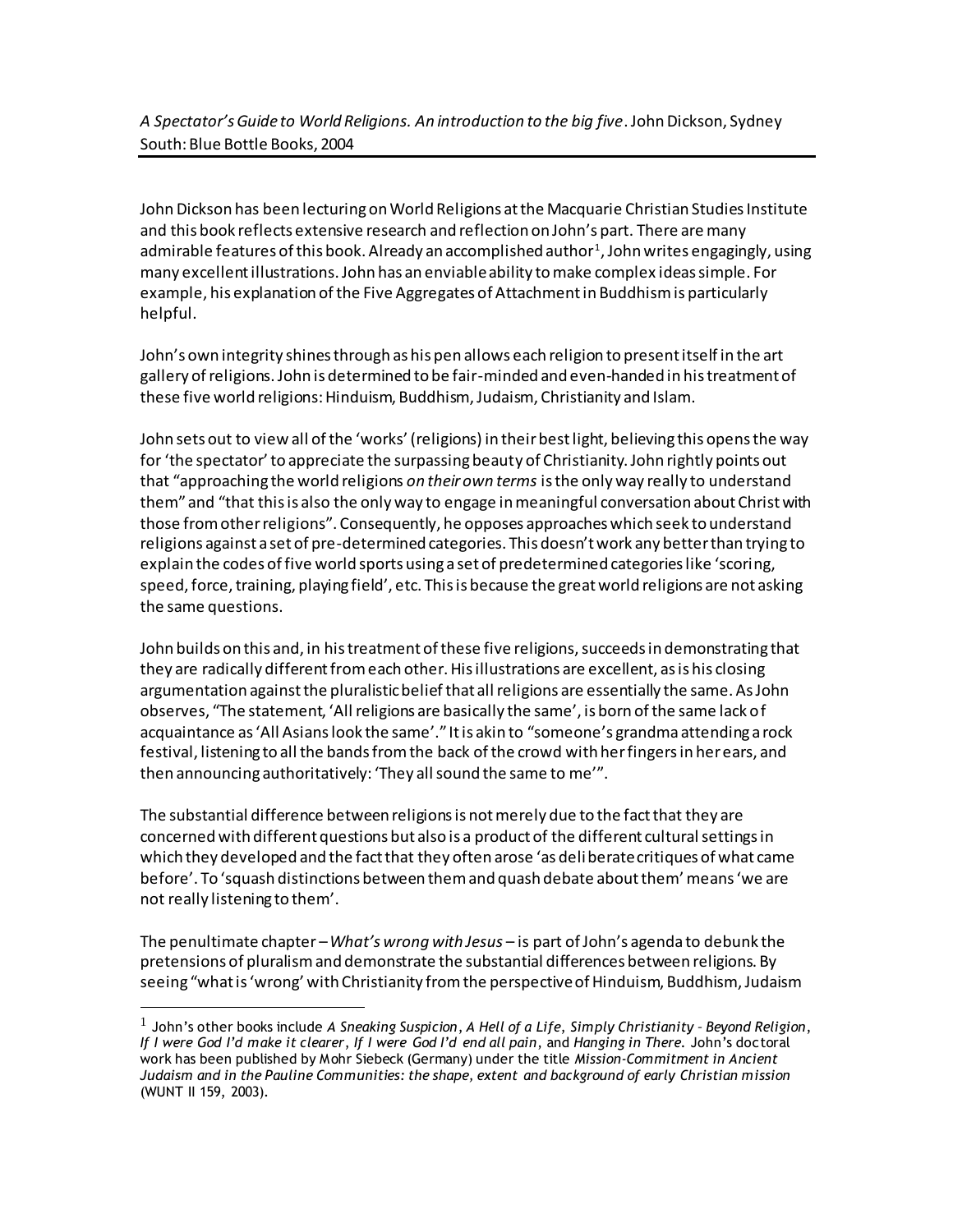and Islam" John aims 'to demonstrate clearly, and in a fair way, the sheer diversity of opinion that exists among the religions of the world".

Take the differences between Hinduism and Christianity, for example. Here John shows the incompability between Hindu conceptions of reincarnation and *moksha* (liberation) with Jesus' teaching that every individual will face God's judgment after death, plus his teaching concerning resurrection from the dead. Likewise he contrasts Jesus' claims to deity and Christian belief in Jesus as 'the singular human manifestation of the one true God' with Hindu belief in multiple incarnations of Hindu deities. He also points out the hiatus between Christian belief in the forgiveness of sins by God's pure mercy and the doctrine of karma, which insists 'sinful actions must reap their appropriate consequences'. In much the same manner John considers fundamental differences between Buddhism and Christianity, Judaism and Christianity and Islam and Christianity. This analysis provides a very helpful way of contrasting the other main religions with Christianity.

John notes that sophisticated pluralists do recognize substantial contradictions between religions while still arguing that there is 'a deeper, grander TRUTH made clear by them all'. John closes his book by asking, "Is it all ducks and rabbits?" Here John has in mind a famous argument for pluralism made by John Hick. Hick presents an optical illusion, a sketch which, depending on how you look at it, may appear to be either a duck or a rabbit. The argument goes that Person A, who has only seen ducks and no rabbits, will look at this sketch and see a duck. Similarly, Person B, who has seen only rabbits but no ducks, will be predisposed to see a rabbit. Yet the nature of the sketch is such that both persons are justified in seeing what they see: "The 'contradiction' between the opinions is a matter of perception rather than substance."

Against this John points out that Hick conveniently ignores the third party who conducts the experiment, a person who knows the truth, that the sketch is a trick designed to create an illusion. In this way John exposes the presumption of pluralists that they, though a very tiny minority, 'have discovered a greater truth that none of the religions has observed before'. John adds other persuasive arguments against a pluralist position and then concludes the chapter with an argument for religious tolerance, meaning not 'mere acceptance of other people's *beliefs*' but 'acceptance of *people* who hold contrary beliefs'. Following on from this John argues that the right approach to other religions is not to adopt an 'economy of effort' approach that, in the interests of not offending anyone, will avoid the effort to find out which competing religious claims are true and which are not. Rather, he urges his spectators 'to keep exploring the big ideas that have shaped the world's civilizations'.

## Along the way, John's book raises some important questions:

## *1. Is it right to treat religions as works of art?*

"As the title makes clear", John says, "this book is not written for religious devotees but for spectators, those with a simple curiosity about Hinduism, Buddhism, Judaism, Christianity and Islam".

Evidently, John's 'spectators' are not passionate fans sitting in the stands, ready to cheer on their respective side. Rather, he likens them to people walking through an art gallery and admiring works of art. Indeed, John doesn't hesitate to describe all world religions as works of art to be not only understood and treated with tolerance, but also with appreciation.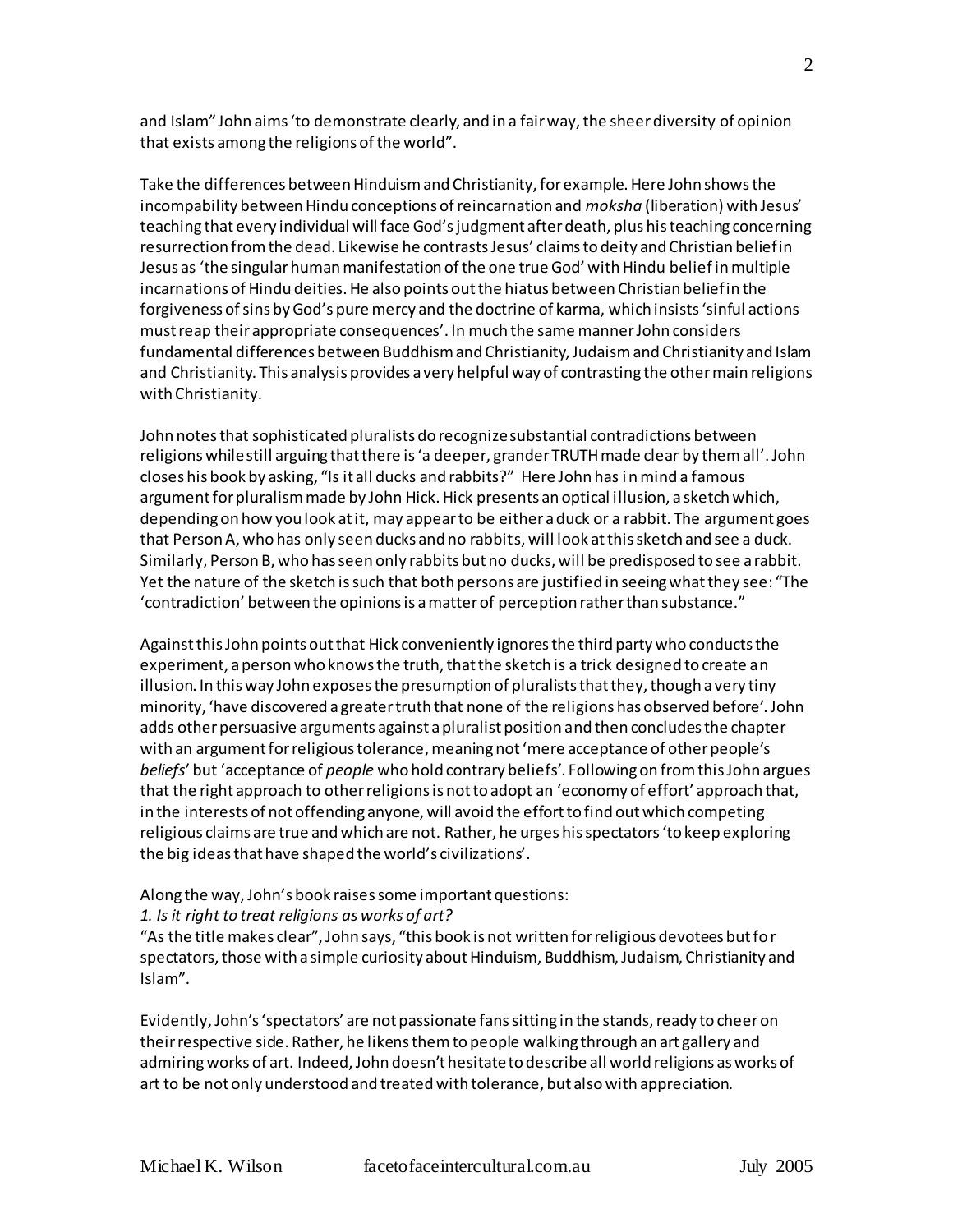John makes no secret of the fact that he writes as a dedicated Christian. How then does John square his depiction of world religions as beautiful works of art with biblical denouncements and even lampooning of false religions as but the sordid 'works of human hands'?

In Romans 1 Paul teaches that the inability of creatures to know their Creator is due to their sinful and inexcusable suppression of truth, which God has revealed to all people. From this perspective all non-Christian religions involve exchanging the truth of God for a lie and justifies all people being the objects of God's wrath. Paul sought to understand other religions (see Acts 17:23), but it is difficult to think of Paul *appreciating* other religions. Is there any example of anyone in the Bible being approved because of the way he or she expressed appreciation of another religion? Is there any evidence, for example, that Christians in the early church sought to appreciate the finer aspects of the emperor worship cult?

At any rate, why should a proper understanding of another religion necessarily involve *appreciating* that religion? Yes, as John argues, it is important 'to see what others see in their religion'. Or as he puts it elsewhere: "until I am able to answer a question like, 'Why are millions of people attracted to Buddhism? I am in no position to evaluate the Buddha's teachings." But does it necessarily follow that those things which attract people to their particular religion make that religion 'worthy of display in the best light'? After all, such vices as prostitution and gambling have their attractions for many. Do we conclude from this that they are admirable?

Since John writes this book as a respected Christian leader and evangelist it necessarily follows that for many his approach constitutes a model for approaching other religions. John is at pains to emphasise that though critiquing other religions is not invalid *per se*, this forms no part of the purpose of this book. But is John providing a good model when, as a Bible -believing Christian, he engages with otherreligions without offering a critique and even commending them as worthy human products? Does God see them as beautiful works of art? Has John sold out to postmodernism at this point? Isn't there a real danger here that readers will come away thinking that Christianity is but one option among many others to pick from in the supermarket of religion? Is it perhaps the case that John is not merely tickling the curiosity of his spectator audience but actually pandering to a non-involved spectator mentality?

There is an apparent inconsistency between the way John speaks of encouraging tolerance of the five great world religions at the beginning of the book and his concluding remarks that tolerance does not mean acceptance of other people's beliefs but of the people who hold contrary beliefs. Yes, we must accept that people are created in God's image and treat them with graciousness and great respect. But if this does not require accepting their beliefs why should it require appreciating the religion in and through which they express those beliefs?

## *2. Is Christianity presented in its best light?*

John has avoided any discussion of absolute versus relative truth and, therefore, he makes no attempt to argue that Christianity is the only true religion. But there is a strange inconsistency in the book. For at the outset he has indicated that it is valid to expect that when all religions are displayed in their best light, Christianity will outshine other religions. If so, why is it that John makes no concerted attempt to present Christianity in its best light?

In order to show Christianity in this way John would need to narrow his focus down to a consideration of biblical Christianity. However, John hamstrings his ability to do this by the very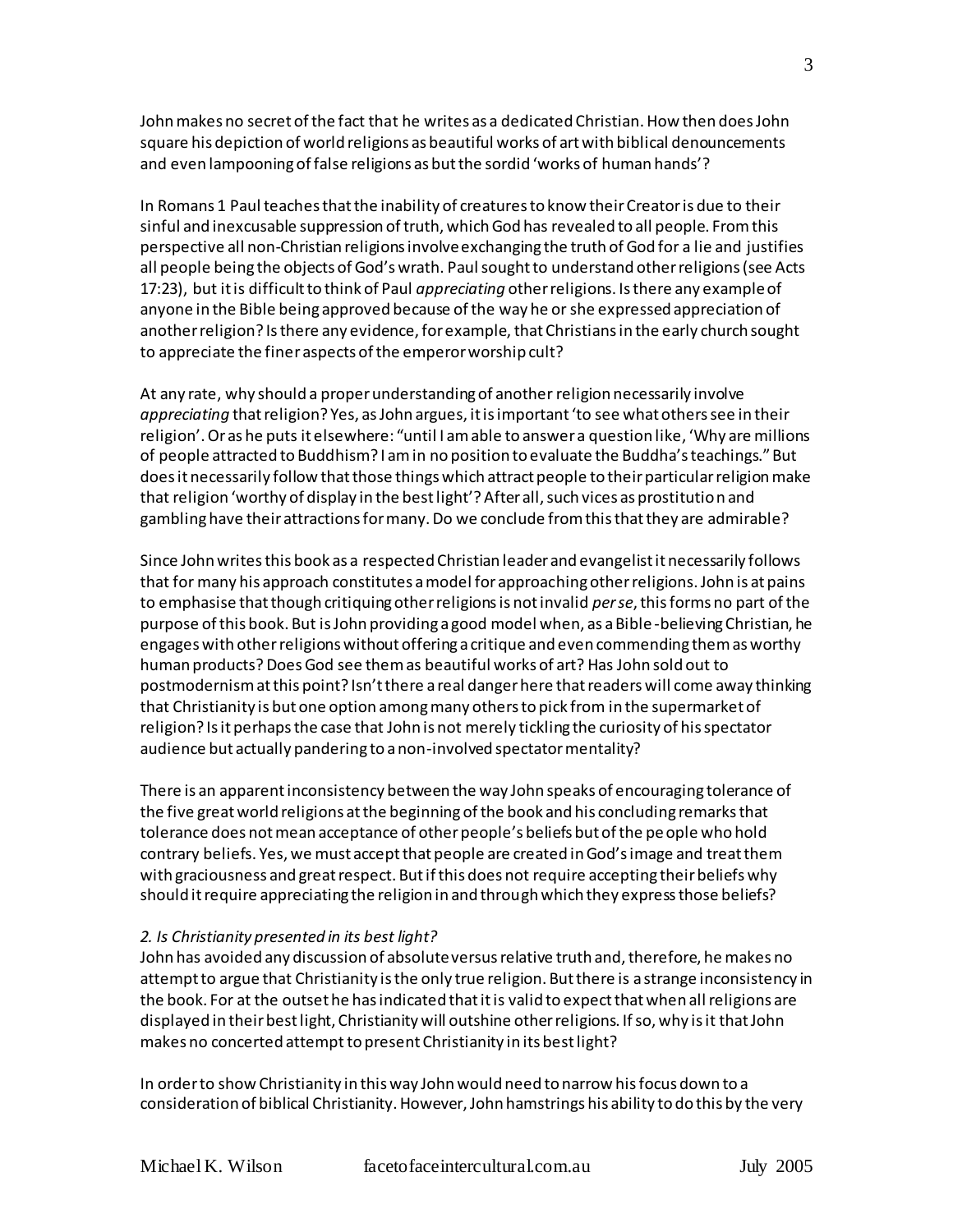way in which he approaches each religion. In each case he begins with an uncritical overview of the history of the religion as understood by its devotees. This is followed by an essentialist understanding of the religion which simplistically assumes that Hinduism, Buddhism, Islam and Judaism can be understood by summarizing the essence of mainstream teaching and, in the main, ignoring religious practice. Next, John attempts, not always successfully, to summarise the major schools or divisions within each religious tradition.

There is no questioning John's integrity. So, when he presents Christianity he does so in an evenhanded manner following much the same pattern. But this means that true biblical Christianity is not hung on the wall of the gallery for all to see but is still buried beneath a pile of canvases! As a consequence Christianity is never seen in its best light, which seems to defeat the underlying apologetic intent of the book.

*3. Isn't it reductionist to understand world religions by comparing their teachings?* John's approach to understanding world religions and comparing and contrasting them is ideologically based. With few exceptions, the spectator is asked not to look at the practice of the world religions but at the ideas which are said to underlie them. This is a big problem, because it is typically the case that religious practice flies in the face of religious dogma.

The vast majority of the world's Buddhists are syncretistic. That is, the Buddhism they practise is a mix of imported Buddhism with traditional religious beliefs and practices. Similarly, the vast majority of the world's Muslims are adherents of folk Islam. That is, the Islam they know is one which incorporates mystical and magical beliefs and practices. What *is* Buddhism? What *is* Islam? When John presents his understanding of the fundamental ideas underlying these major religions what is he presenting in the best light, the religion itself or an unrealized abstraction?

I don't envy the task John has set himself. As one who lectures in Buddhism I struggle myself with the problem of how to present, in an undistorted manner, what Buddhism is really like. In a lecture room setting it is very difficult to avoid construing Buddhism other than as a suite of alternate ideas. Our very *discussion* of Buddhist practice tends to reprocess practice as ideas. Appreciating the practice of the major religions involves an experiential element, one I seek to address, in a very partial and inadequate manner, by introducing video input and occasionally taking students or trainees to see Buddhist temples. I recognize, therefore, that it is probably unfair to expect John to be able to capture the practice of religionists in the pages of a book. Nevertheless, this highlights the problem that confronts John or any other author who proposes to explain the essentials of the major religions.

## *4. Is it accurate to describe Hinduism as preceding Judaism and Buddhism?*

John is quite right to present Hinduism in this way if Judaism is defined as beginning with Moses, as John accepts with qualifications, and *if* we follow John's assumption that 'Hinduism' may be used to refer to the cocktail of Indian 'rituals, beliefs, practices and exercises' that has characterized India from around 1500 BC. The difficulty here is in deciding how to treat the developed caste system. Is this integral to the definition of Hinduism or not? If the answer is 'No' then John's claim stands. If the answer is 'Yes' then the relative dating of Hinduism and Buddhism is more questionable.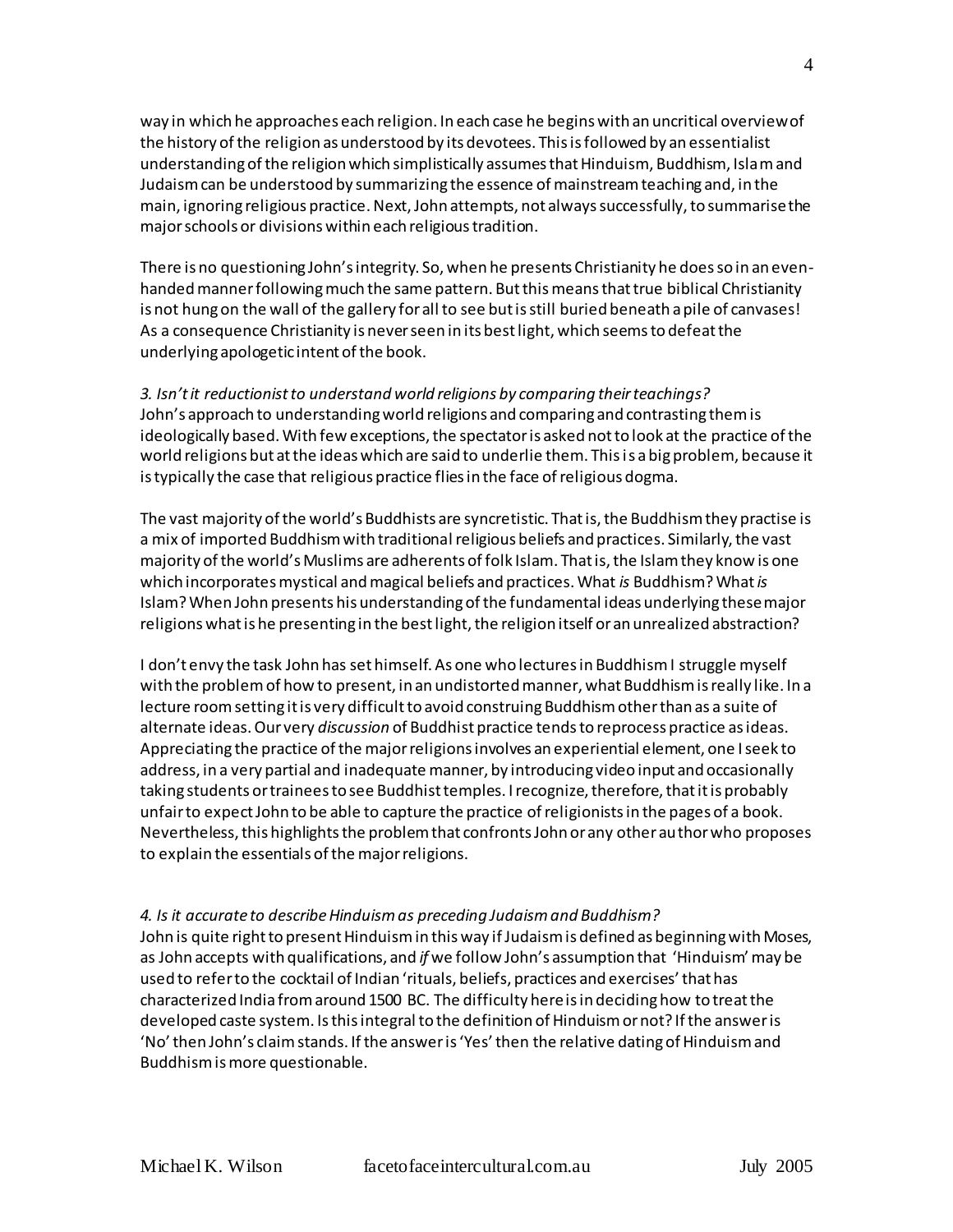The caste system remains an essential feature of almost all expressions of modern Hinduism. Yes, it has now been outlawed by the Indian government. This may signal an eventual change in Hinduism, though it is probably unrealistic to expect such an entrenched way of life to be cast off with any rapidity. Since Hinduism and caste seem to go hand in glove it is important in dating Hinduism to ask when the caste system began.

It is true that Hindus often trace the caste system back to the original four *varnas* or classes of society (Brahmans, Kshatriyas, Vashyas and Sudras) variously understood as either the result of an Aryan invasion around 1500 BCE (the historicity of which is now seriously in question) or, in the Upanishads, as emanations from the body of Brahma – Brahmans (priests and teachers) from his mouth, Kshatriyas (rulers and warriors) from his arms, Vashyas (merchants and traders) from his thigh and Sudras (peasants and labourers) from his feet. But this is not the caste system. After all broad class structures were as characteristic of ancient societies as they are of most societies today and the Vedas make no mention of a caste system. The careers of the Buddha and Mahavira began before the end of the period covered by the Upanishads (c. 800- 450 BCE) and the so-called caste system that they rejected was in fact the four level class system just described. So there is good reason to believe that the rigid caste system characteristic of modern India is a much later development than is commonly assumed. The jury is still out on this one.

Here again the problem of how to understand a religion is raised. If we emphasise an ideological approach then the caste system, being a practice, tends to be regarded as a later development within Hinduism or as peripheral to the definition of Hinduism. But if we take practice seriously it is hard to see how we can speak about 'Hinduism' without speaking about caste. It follows from this that a more practice-oriented approach to understanding world religions does not favour the view that Hinduism precedes Buddhism. Rather ancient Indian philosophies and religious practices, not to be confused with modern 'Hinduism', have influenced the development of the two religions which we know today as Hinduism and Buddhism.

## *4. Is it right to depict Islam as a religion of peace?*

Many years back a work colleague, responding to recent news, vented, "Why do they let Muslims into this country? They're all terrorists." I asked her if she knew any Muslims. She reflected for a moment and said, "Actually, yes, my husband plays squash each week with a Muslim." "Is he a terrorist?" I asked. "No", she replied, "He's a very nice man."

With John I want to take a stand against Islamophobia and when I hear people making Islamophobic remarks I too wonder 'how many people in this camp have actually met a Muslim or bothered to find out about the Islamic faith'. Yet, having lived with my family in a Muslim neighbourhood in Pakistan for seven years, I am troubled by John's simplistic approach to the question of Islam and violence.

John clearly espouses the view that violence is not a necessary feature of Islamic faith. In this regard I find it striking that in his list of recommended reading at the end of the chapter there is no reference to Tony Payne's book *Islam in our Backyard*. This book won the Australian Christian Book of the Year award just two years ago and, like John's own book is published by Matthias Press.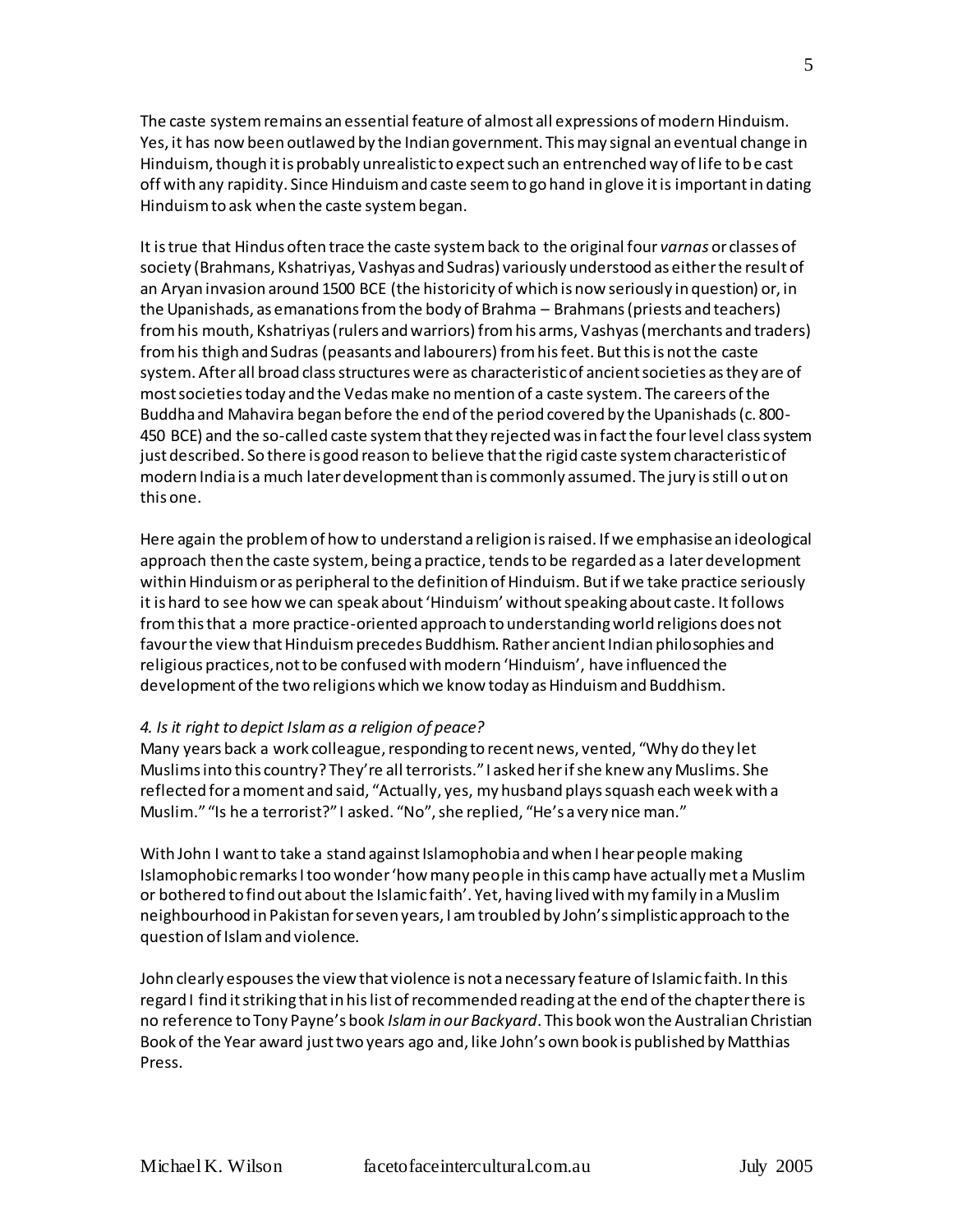Tony asks whether Osama bin Laden constitutes the lunatic fringe or a representative Muslim. He points out that Islam repudiates any distinction between religion and the state. John recognizes that the Islamic state is a very important concept in Islam but does not seem to grasp the political realities this involves. Tony makes the point that Islam is essentially undemocratic. The citizens of an Islamic state can never be free to choose their own religion. Tony insists: "…to place the adjective 'militant' in front of Islam, as if there is an essential Islam that is not militant, is to misunderstand Islam. Theologically, philosophically, politically and historically, Islam is militant." Tony also observes that Islam's refusal to privatize religion defies secularists who seek to exclude religion from the public domain and treat it as ethically irrelevant.

Throughout history all political states have meted out their highest punishment against traitors, often the death penalty. Because Islam has always been a political entity it takes this same stance towards apostates. It is undeniable that both in the authoritative texts (Koran and Hadith) and in practice, especially in most Muslim countries, apostates are legitimate targets for violence or, at the very least, severe persecution and ostracism.

John's handling of *jihad* in the Koran leaves a lot to be desired. John cites Sura 2:190-193, which speaks against Muslims making a pre-emptive strike. He rightly notes how many Muslims cite this as evidence that 'Islamic terrorism' violates the clear teaching of the Koran. However, the fact is that the terrorists responsible for September 11 did not see themselves as making a preemptive strike but as retaliating to American attacks on Islam. Here again readers are recommended to read Mike Raiter's treatment of *jihad* in the publication of his 2003 Leonard Buck Lecture in Missiology, *Contending for God in Islam and Christianity*. He shows that it simply will not do to portray all Islamic terrorists as the equivalent of a Timothy McVeigh or of the redneck, racist Ku Klux Klan. All conservative Muslims are constrained to work towards establishing Islam throughout the world. Many contend for this using only peaceful means but as Mike comments: "some find in the Qur'an and hadiths legitimacy for the use of physical force. We have seen that such an interpretation is a justifiable reading of these ancient documents."

But be careful not to jump to the opposite conclusion that Islam is a religion of violence not of peace. My problem with John's portrayal is that it is simplistic and, therefore, unhelpful. The truth is far more complex. To understand what Islam *is* we must look not only at the texts (which **do**emphasise *jihad* as physical, militant struggle) but at how Muslims have interpreted and practised their religion. Historically, Muslims have often had opportunity to treat those the y have conquered in an unmerciful fashion but have in fact shown considerable mercy. In the contemporary world Muslims live under divergent forms of government and have differing attitudes towards the matter of how to promote Islam.

*5. Does the presentation of religions in their best light result in a seriously distorted portrayal?* Given the encroachment of modern culture how many of the world's mainstream Jews directly interact with the Talmud (Mishnah plus Gemara), the oral tradition in Judaism? An even more germane question is: How many of the world's mainstream Jews (Reform, Conservative, Orthodox or Reconstructionist) directly interact with Scripture? To the extent that mainstream Jews have anything to do with Scripture what proportion regularly read and study non-Pentateuchal Old Testament books? Do modern-day Jews listen to their prophets?